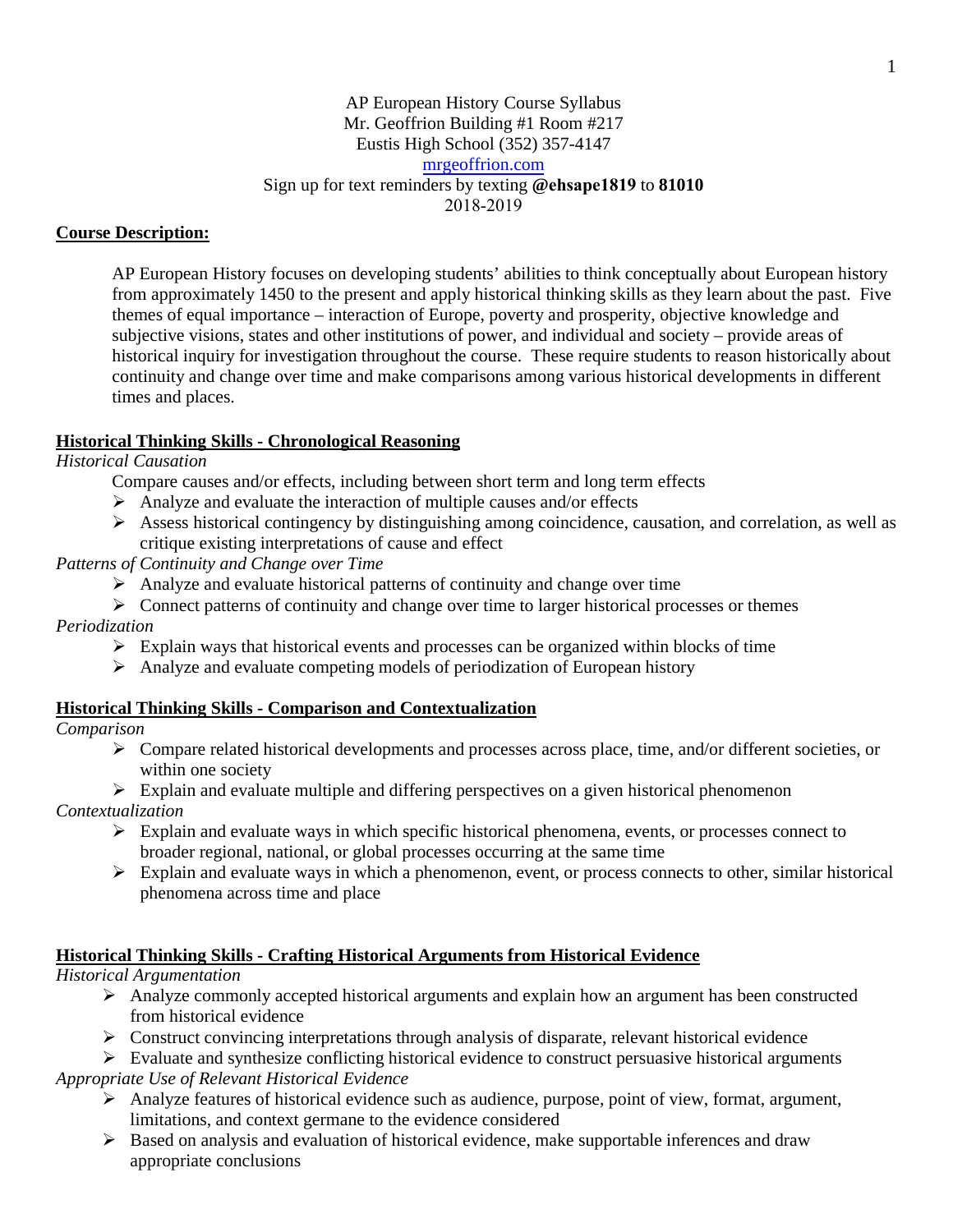#### 2

## **Historical Thinking Skills - Historical Interpretation and Synthesis**

#### *Interpretation*

- $\triangleright$  Analyze diverse historical interpretations
- $\triangleright$  Evaluate how historians' perspectives influence their interpretations and how models of historical interpretation change over time

#### *Synthesis*

- $\triangleright$  Combine disparate, sometimes contradictory evidence from primary sources and secondary works in order to create a persuasive understanding of the past
- $\triangleright$  Apply insights about the past to other historical contexts or circumstances, including the present

Content covered will proceed chronologically from c. 1450 to the present, as the class explores the five themes of European History as delineated by College Board:

### **Interaction of Europe and the World**

- 1. Why have Europeans sought contact and interaction with other parts of the world?
- 2. What political, technological, and intellectual developments enabled European contact and interaction with other parts of the world?
- 3. How have encounters between Europe and the world shaped European culture, politics, and society?
- 4. What impact has contact with Europe had on non-European societies?

### **Poverty and Prosperity**

- 1. How has capitalism developed as an economic system?
- 2. How has the organization of society changed as a response to the development and spread of capitalism?
- 3. What were the causes and consequences of economic and social inequality?
- 4. How did individuals, groups, and the state respond to economic and social inequality?

## **Objective Knowledge and Subjective Visions**

- 1. What roles have traditional sources of authority (church and classical antiquity) played in the creation and transmission of knowledge?
- 2. How and why did Europeans come to rely on the scientific method and reason in place of traditional authorities?
- 3. How and why did Europeans come to value subjective interpretations of reality?

#### **States and Other Institutions of Power**

- 1. What forms have European governments taken, and how have these changed over time?
- 2. In what ways and why have European governments moved toward or reacted against representative and democratic principles and practices?
- 3. How did civil institutions develop apart from governments, and what impact have they had upon European states?
- 4. How and why did changes in warfare affect diplomacy, the European state system, and the balance of power?
- 5. How did the concept of balance of power emerge, develop, and eventually become institutionalized?

## **Individual and Society**

- 1. What forms have families, class, and social groups taken in European history, and how have they changed over time?
- 2. How and why have tensions arisen between the individual and society over the course of history?
- 3. How and why has the status of specific groups within society changed over time?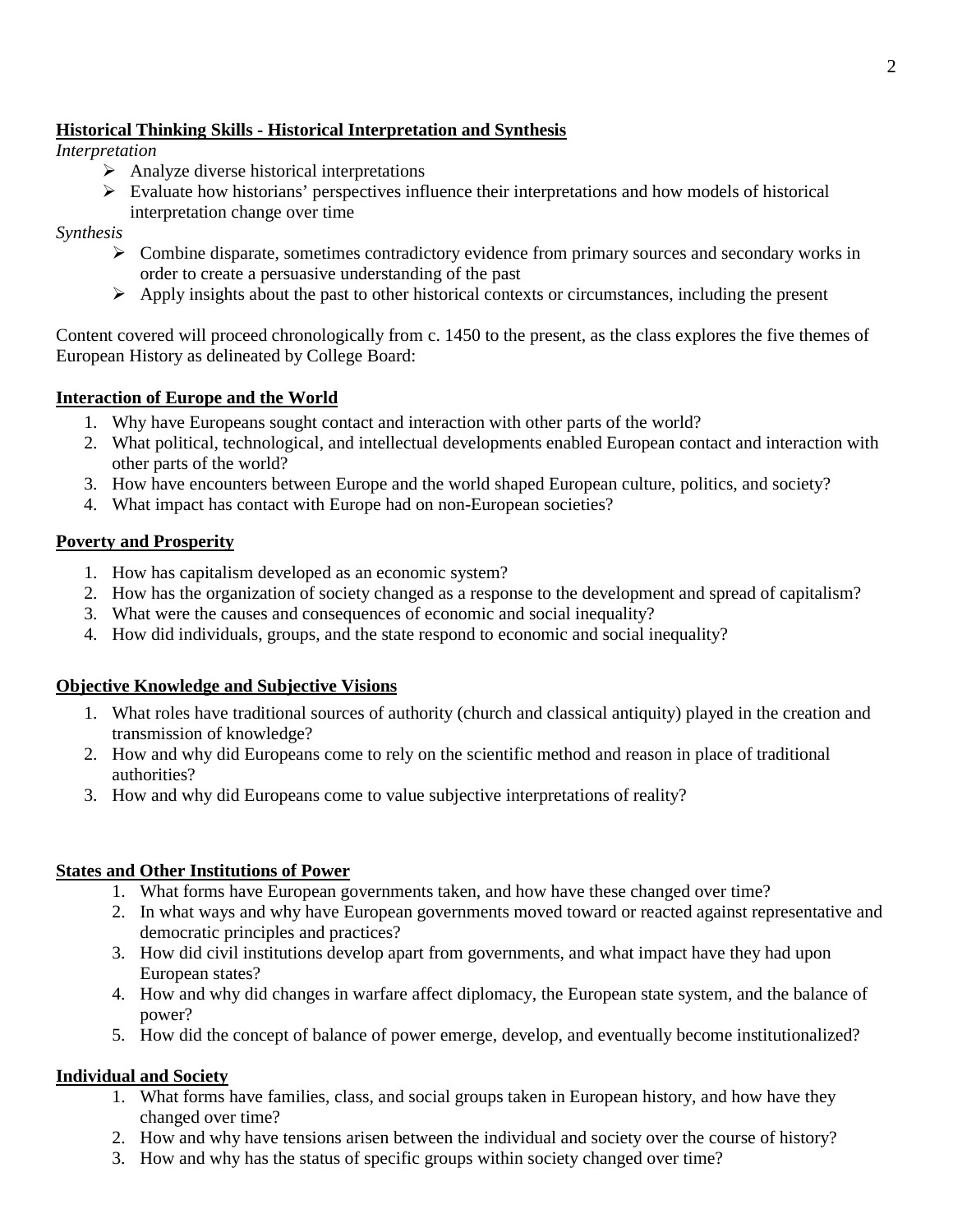- 5. Development and transformation of social structures
	- Gender roles and relations
	- Family and kinship
	- Racial and ethnic constructions
	- Social and economic classes

Students should expect to spend 5-7 hours per week preparing for the course. This will mostly consist of a reading load that averages 35 pages per week. Students will be evaluated primarily through chapter quizzes, unit exams, in-class essays, and skill based assignments.

### **Communication**

[Mrgeoffrion.com](http://www.mrgeoffrion.com/) is the source for all course developments and free supplemental materials. There will be regular blog posts throughout the year designed to keep parents and students "in the loop," new course tools will be added as they are discovered and/or created, and the calendar will reflect any necessary adjustments to the schedule. But what are the best ways to keep informed about changes to the site? It is recommended that everyone sign up for text alerts from Remind.com by texting **@ehsape1819** to 81010.

#### **Textbook:**

J. Spielvogel. Western Civilization, 9th ed. (2015)

Supplemental Readings will include a variety of primary and secondary sources as selected by the instructor.

#### **Materials**

1 Binder (1 1/2" inch or larger) with 5 tabs labeled as follows

-Course Materials -c. 1450 – c.1648 -c.1648 – c.1815  $-c.1815 - c.1914$ -c.1914 - Present

#### **Assigned Reading and Quizes**

As previously mentioned, students are responsible for assigned readings. While reading, students are expected to take notes (we will go over several methods) that will be graded for completion. Reading quizzes covering one chapter occur weekly. These quizzes only cover material in the reading. If a student does not do the assigned reading, it is unlikely that he or she will earn a satisfactory grade on the quiz or in the course overall. Only after the reading quiz is complete, will we discuss the chapters in a Socratic seminar. If a student does not do the reading, it is unlikely that they will have much to say in said seminar, and once again, this will be reflected in the student's overall grade. This course has two goals: college readiness, and success on the national AP European History exam. To accomplish this, students are asked to take greater ownership in their education, similar to a college class.

#### **Important Dates**

### **All important dates, quizzes and tests are listed on the calendar of the AP European History site found at mrgeoffrion.com**

**\*Notes from assigned reading and related formative assessments are due on quiz days**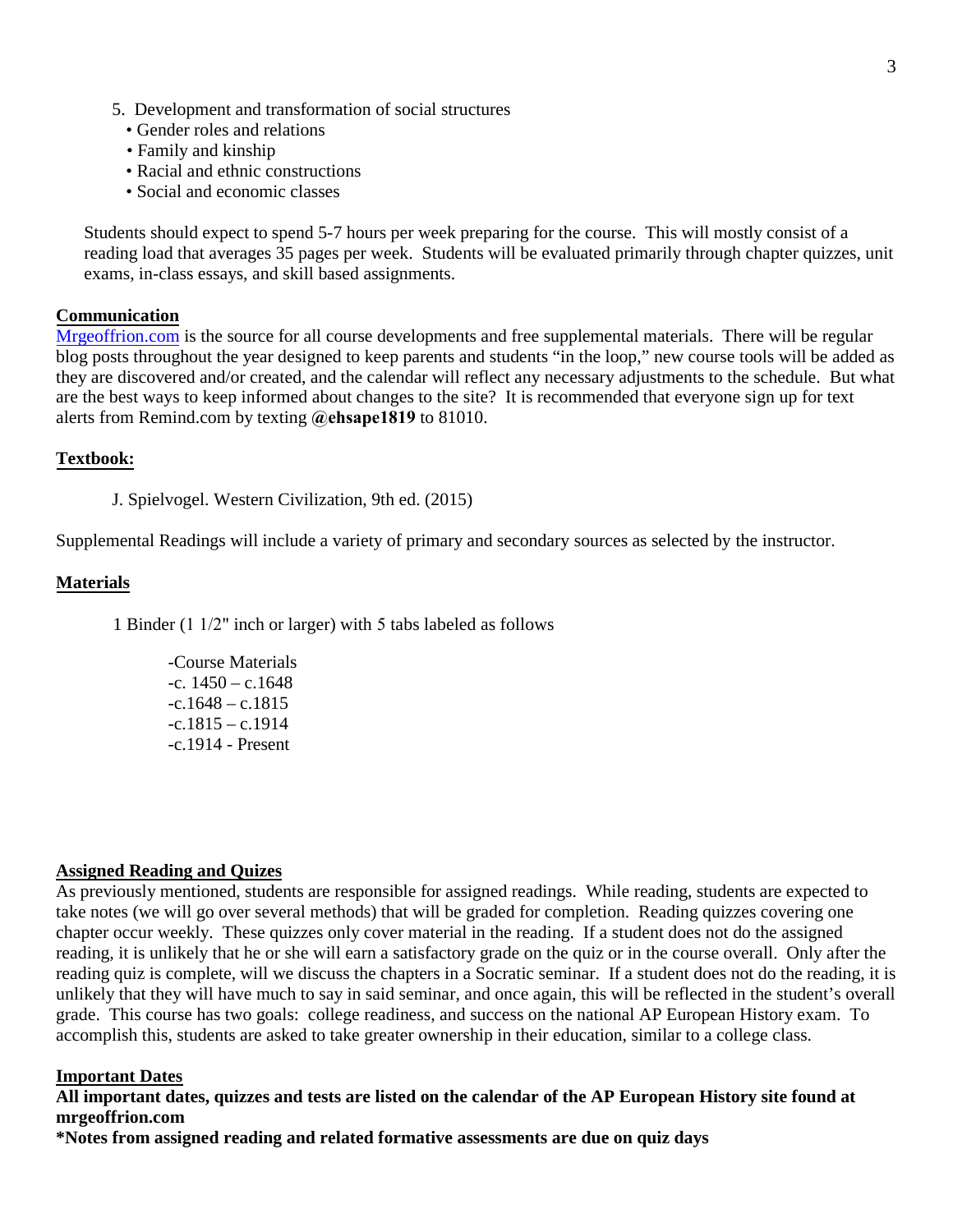# **AP European History Course Key Concepts by Historical Period:**

# **Period 1: 1450-1648**

Key Concept 1.1: The worldview of European intellectuals shifted from one based on ecclesiastical and classical authority to one based primarily on inquiry and observation of the natural world.

- I. A revival of classical texts led to new methods of scholarship and new values in both society and religion.
- II. The invention of printing promoted the dissemination of new ideas.
- III. The visual arts incorporated the new ideas of the Renaissance and were used to promote personal, political, and religious goals.
- IV. New ideas in science based on observation, experimentation, and mathematics challenged classical views of the cosmos, nature, and the human body, though folk traditions of knowledge and the universe persisted.

Key Concept 1.2: The struggle for sovereignty within and among states resulted in varying degrees of political centralization.

- I. The new concept of the sovereign state and secular systems of law played a central role in the creation of new political institutions.
- II. The competitive state system led to new patterns of diplomacy and new forms of warfare.
- III. The competition for power between monarchs and corporate groups produced different distributions of governmental authority in European states.

Key Concept 1.3: Religious pluralism challenged the concept of a unified Europe.

- I. The Protestant and Catholic Reformations fundamentally changed theology, religious institutions, and culture.
- II. Religious reform both increased state control of religious institutions and provided justifications for challenging state authority.
- III. Conflicts among religious groups overlapped with political and economic competition within and among states.

Key Concept 1.4: Europeans explored and settled overseas territories, encountering and interacting with indigenous populations.

- I. European nations were driven by commercial and religious motives to explore overseas territories and establish colonies.
- II. Advances in navigation, cartography, and military technology allowed Europeans to establish overseas colonies and empires.
- III. Europeans established overseas empires and trade networks through coercion and negotiation.
- IV. Europe's colonial expansion led to a global exchange of goods, flora, fauna, cultural practices, and diseases, resulting in the destruction of some indigenous civilizations, a shift toward European dominance, and the expansion of the slave trade.

Key Concept 1.5: European society and the experiences of everyday life were increasingly shaped by commercial and agricultural capitalism, notwithstanding the persistence of medieval social and economic structures.

- I. Economic change produced new social patterns, while traditions of hierarchy and status persisted.
- II. Most Europeans derived their livelihood from agriculture and oriented their lives around the seasons, the village, or the manor, although economic changes began to alter rural production and power.
- III. Population shifts and growing commerce caused the expansion of cities, which often found their traditional political and social structures stressed by the growth.
- IV. The family remained the primary social and economic institution of early modern Europe and took several forms, including the nuclear family.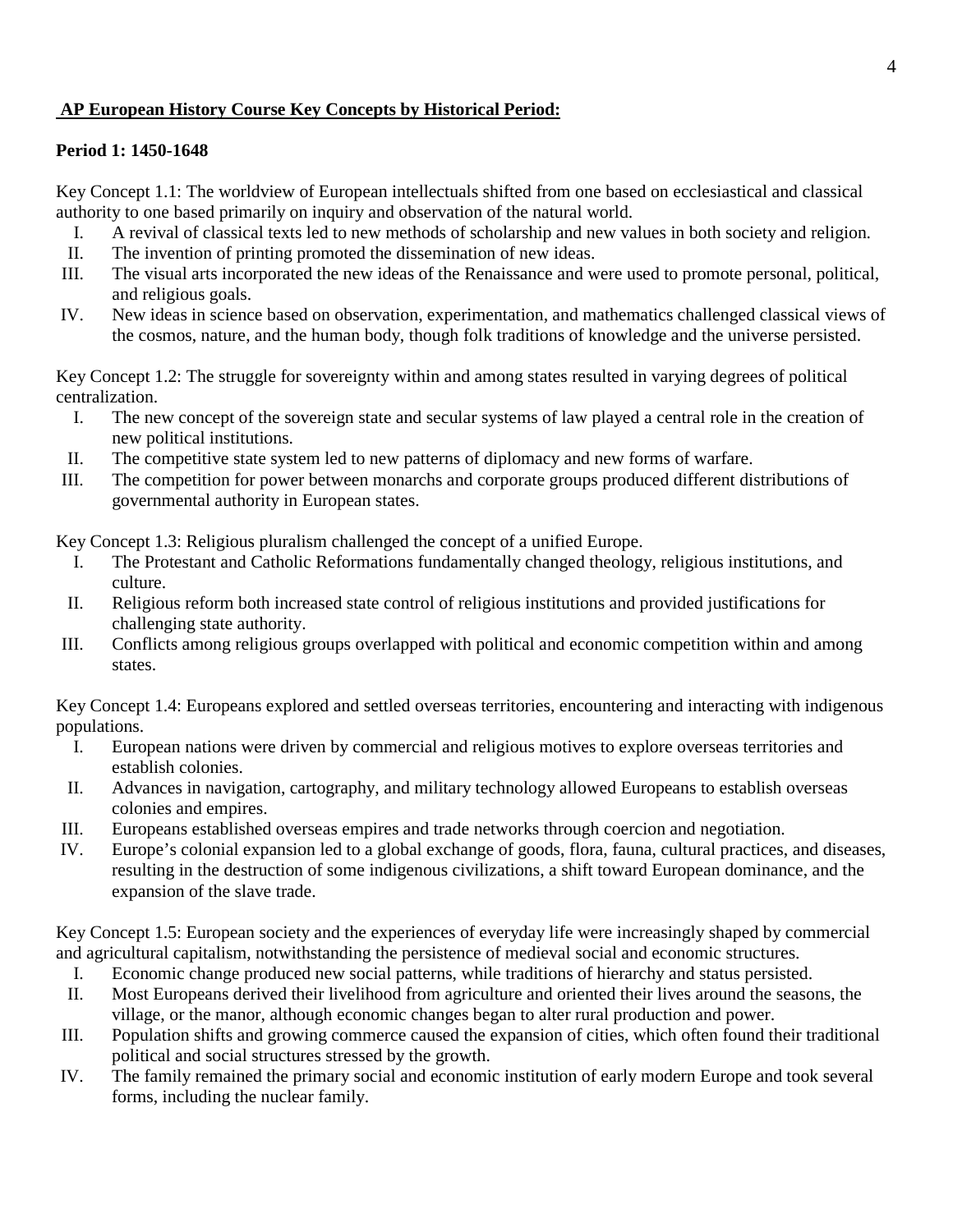### **Period 2: 1648-1815**

Key Concept 2.1: Different models of political sovereignty affected the relationship among states and between states and individuals

- I. In much of Europe, absolute monarchy was established over the course of the 17th and 18th centuries.
- II. Challenges to absolutism resulted in alternative political systems.
- III. After 1648, dynastic and state interests, along with Europe's expanding colonial empires, influenced the diplomacy of European states and frequently led to war.
- IV. The French Revolution posed a fundamental challenge to Europe's existing political and social order.
- V. Claiming to defend the ideals of the French Revolution, Napoleon Bonaparte imposed French control over much of the European continent that eventually provoked a nationalistic reaction.

Key Concept 2.2: The expansion of European commerce accelerated the growth of a worldwide economic network.

- I. Early modern Europe developed a market economy that provided the foundation for its global role.
- II. The European-dominated worldwide economic network contributed to the agricultural, industrial, and consumer revolutions in Europe.
- III. Commercial rivalries influenced diplomacy and warfare among European states in the early modern era.

Key Concept 2.3: The popularization and dissemination of the Scientific Revolution and the application of its methods to political, social, and ethical issues led to an increased, although not unchallenged, emphasis on reason in European culture.

- I. Rational and empirical thought challenged traditional values and ideas.
- II. New public venues and print media popularized Enlightenment ideas.
- III. New political and economic theories challenged absolutism and mercantilism.
- IV. During the Enlightenment, the rational analysis of religious practices led to natural religion and the demand for religious toleration.
- V. The arts moved from the celebration of religious themes and royal power to an emphasis on private life and the public good.
- VI. While Enlightenment values dominated the world of European ideas, they were challenged by the revival of public sentiment and feeling.

Key Concept 2.4: The experiences of everyday life were shaped by demographic, environmental, medical, and technological changes.

- I. In the 17th century, small landholdings, low-productivity agricultural practices, poor transportation, and adverse weather limited and disrupted the food supply, causing periodic famines. By the 18th century, Europeans began to escape from the Malthusian imbalance between population and the food supply, resulting in steady population growth.
- II. The consumer revolution of the 18th century was shaped by a new concern for privacy, encouraged the purchase of new goods for homes, and created new venues for leisure activities.
- III. By the 18th century, family and private life reflected new demographic patterns and the effects of the commercial revolution.
- IV. Cities offered economic opportunities, which attracted increasing migration from rural areas, transforming urban life and creating challenges for the new urbanites and their families.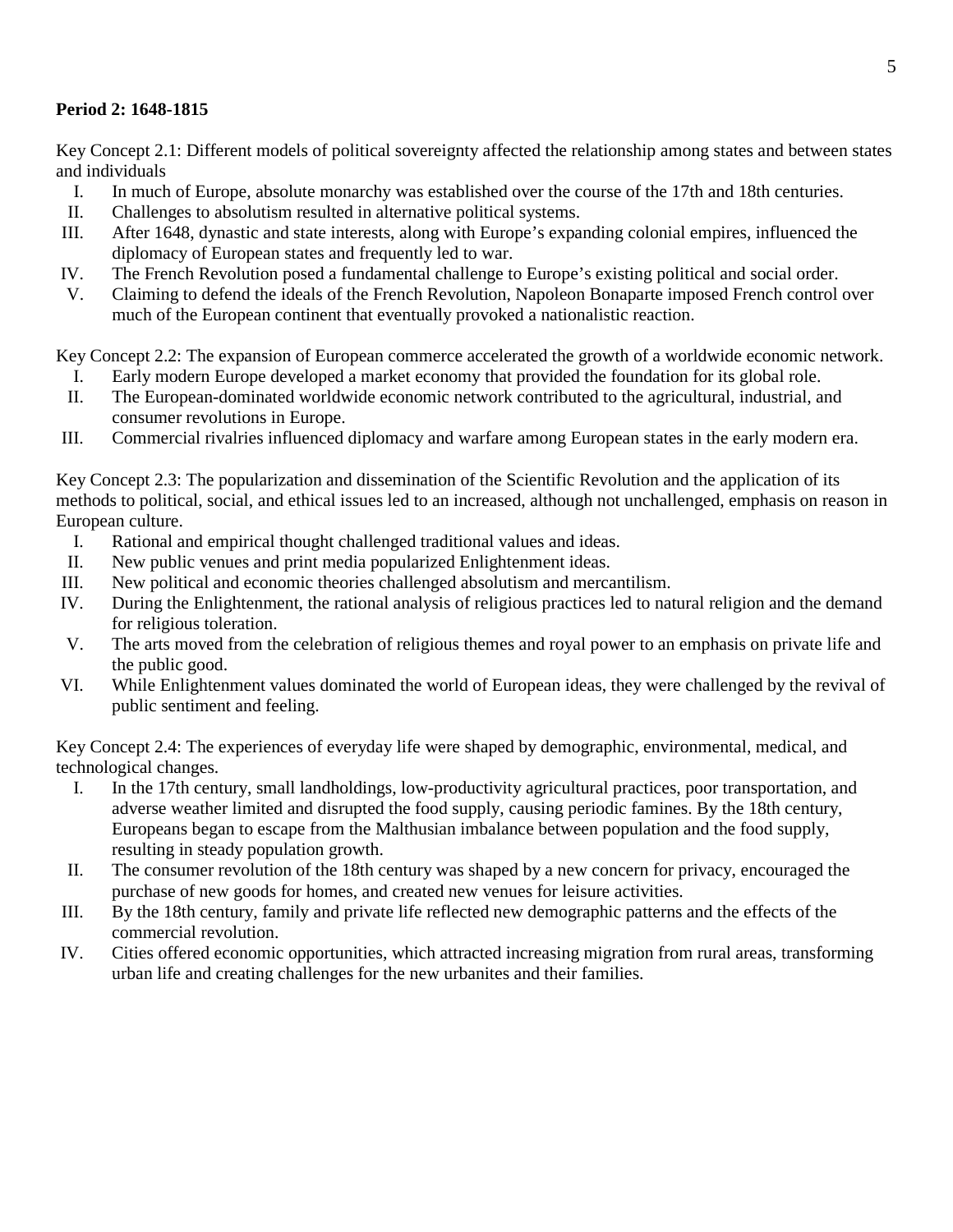# **Period 3: 1815-1914**

Key Concept 3.1: The Industrial Revolution spread from Great Britain to the continent, where the state played a greater role in promoting industry.

- I. Great Britain established its industrial dominance through the mechanization of textile production, iron and steel production, and new transportation systems.
- II. Following the British example, industrialization took root in continental Europe, sometimes with state sponsorship.
- III. During the second industrial revolution (c. 1870–1914), more areas of Europe experienced industrial activity, and industrial processes increased in scale and complexity.

Key Concept 3.2: The experiences of everyday life were shaped by industrialization, depending on the level of industrial development in a particular location.

- I. Industrialization promoted the development of new classes in the industrial regions of Europe.
- II. Europe experienced rapid population growth and urbanization, leading to social dislocations.
- III. Over time, the Industrial Revolution altered the family structure and relations for bourgeois and workingclass families.
- IV. A heightened consumerism developed as a result of the second industrial revolution.
- V. Because of the persistence of primitive agricultural practices and land-owning patterns, some areas of Europe lagged in industrialization while facing famine, debt, and land shortages.

Key Concept 3.3: The problems of industrialization provoked a range of ideological, governmental, and collective responses.

- I. Ideologies developed and took root throughout society as a response to industrial and political revolutions.
- II. Governments responded to the problems created or exacerbated by industrialization by expanding their functions and creating modern bureaucratic states.
- III. Political movements and social organizations responded to the problems of industrialization.

Key Concept 3.4: European states struggled to maintain international stability in an age of nationalism and revolutions.

- I. The Concert of Europe (or Congress System) sought to maintain the status quo through collective action and adherence to conservatism.
- II. The breakdown of the Concert of Europe opened the door for movements of national unification in Italy and Germany as well as liberal reforms elsewhere.
- III. The unification of Italy and Germany transformed the European balance of power and led to efforts to construct a new diplomatic order.

Key Concept 3.5: A variety of motives and methods led to the intensification of European global control and increased tensions among the Great Powers.

- I. European nations were driven by economic, political, and cultural motivations in their new imperial ventures in Asia and Africa.
- II. Industrial and technological developments (i.e., the second industrial revolution) facilitated European control of global empires.
- III. Imperial endeavors significantly affected society, diplomacy, and culture in Europe and created resistance to foreign control abroad.

Key Concept 3.6: European ideas and culture expressed a tension between objectivity and scientific realism on one hand, and subjectivity and individual expression on the other.

- I. Romanticism broke with neoclassical forms of artistic representation and with rationalism, placing more emphasis on intuition and emotion.
- II. Following the revolutions of 1848, Europe turned toward a realist and materialist worldview.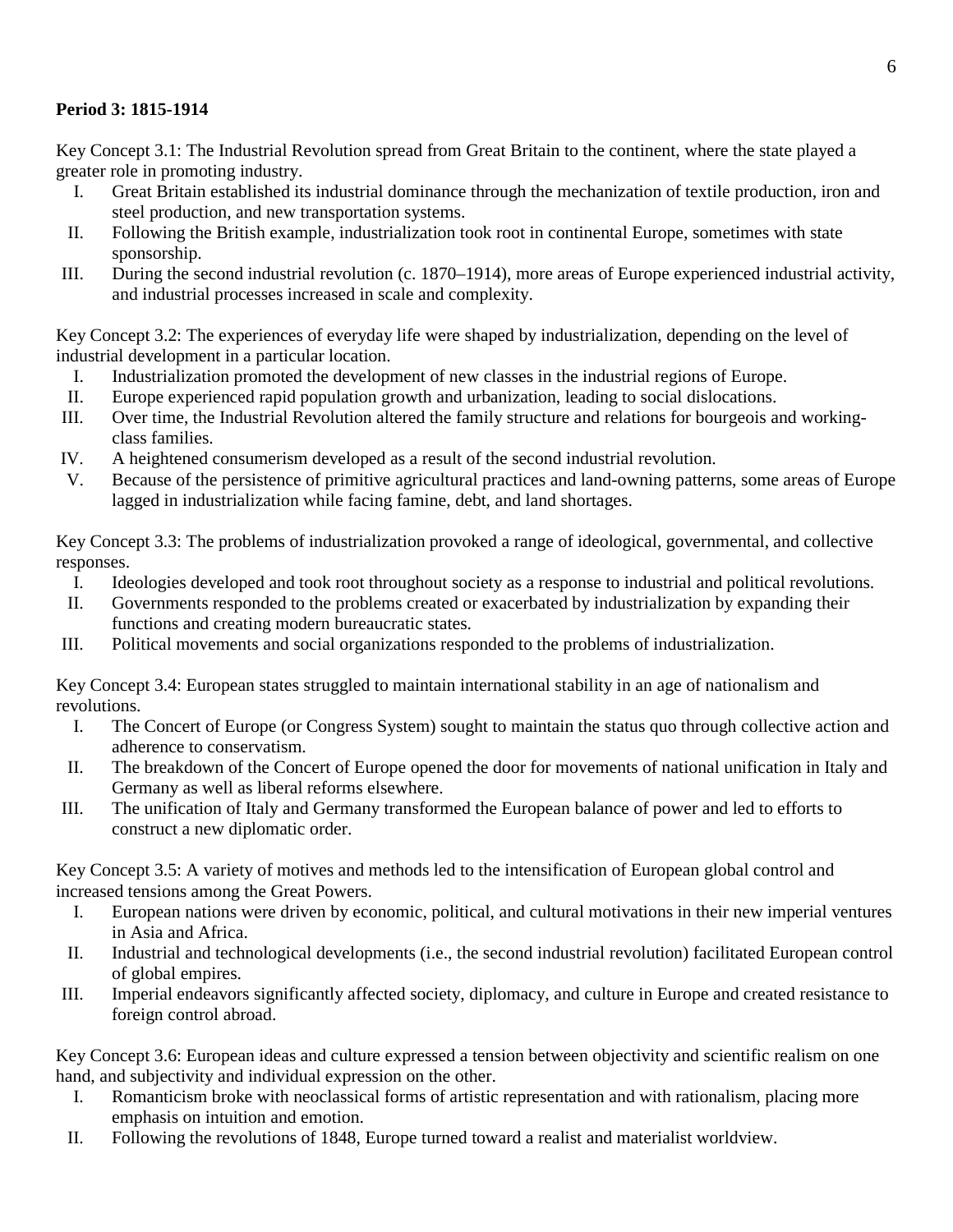III. A new relativism in values and the loss of confidence in the objectivity of knowledge led to modernism in intellectual and cultural life.

# **Period 4: 1914-present**

Key Concept 4.1: Total war and political instability in the first half of the 20th century gave way to a polarized state order during the Cold War and eventually to efforts at transnational union

- I. World War I, caused by a complex interaction of long- and short-term factors, resulted in immense losses and disruptions for both victors and vanquished.
- II. The conflicting goals of the peace negotiators in Paris pitted diplomatic idealism against the desire to punish Germany, producing a settlement that satisfied few.
- III. In the interwar period, fascism, extreme nationalism, racist ideologies, and the failure of appeasement resulted in the catastrophe of World War II, presenting a grave challenge to European civilization.
- IV. As World War II ended, a Cold War between the liberal democratic West and the communist East began, lasting nearly half a century.
- V. In response to the destructive impact of two world wars, European nations began to set aside nationalism in favor of economic and political integration, forming a series of transnational unions that grew in size and scope over the second half of the 20th century.
- VI. Nationalist and separatist movements, along with ethnic conflict and ethnic cleansing, periodically disrupted the post–World War II peace.
- VII. The process of decolonization occurred over the course of the century with varying degrees of cooperation, interference, or resistance from European imperialist states.

Key Concept 4.2: The stresses of economic collapse and total war engendered internal conflicts within European states and created conflicting conceptions of the relationship between the individual and the state, as demonstrated in the ideological battle between liberal democracy, communism, and fascism.

- I. The Russian Revolution created a regime based on Marxist–Leninist theory.
- II. The ideology of fascism, with roots in the pre–World War I era, gained popularity in an environment of postwar bitterness, the rise of communism, uncertain transitions to democracy, and economic instability.
- III. The Great Depression, caused by weaknesses in international trade and monetary theories and practices, undermined Western European democracies and fomented radical political responses throughout Europe.
- IV. Postwar economic growth supported an increase in welfare benefits; however, subsequent economic stagnation led to criticism and limitation of the welfare state.
- V. Eastern European nations were defined by their relationship with the Soviet Union, which oscillated between repression and limited reform, until Mikhail Gorbachev's policies led to the collapse of communist governments in Eastern Europe and the fall of the Soviet Union.

Key Concept 4.3: During the 20th century, diverse intellectual and cultural movements questioned the existence of objective knowledge, the ability of reason to arrive at truth, and the role of religion in determining moral standards.

- I. The widely held belief in progress characteristic of much of 19th-century thought began to break down before World War I; the experience of war intensified a sense of anxiety that permeated many facets of thought and culture, giving way by the century's end to a plurality of intellectual frameworks.
- II. Science and technology yielded impressive material benefits but also caused immense destruction and posed challenges to objective knowledge.
- III. Organized religion continued to play a role in European social and cultural life despite the challenges of military and ideological conflict, modern secularism, and rapid social changes.
- IV. During the 20th century, the arts were defined by experimentation, self-expression, subjectivity, and the increasing influence of the United States in both elite and popular culture.

Key Concept 4.4: Demographic changes, economic growth, total war, disruptions of traditional social patterns, and competing definitions of freedom and justice altered the experiences of everyday life.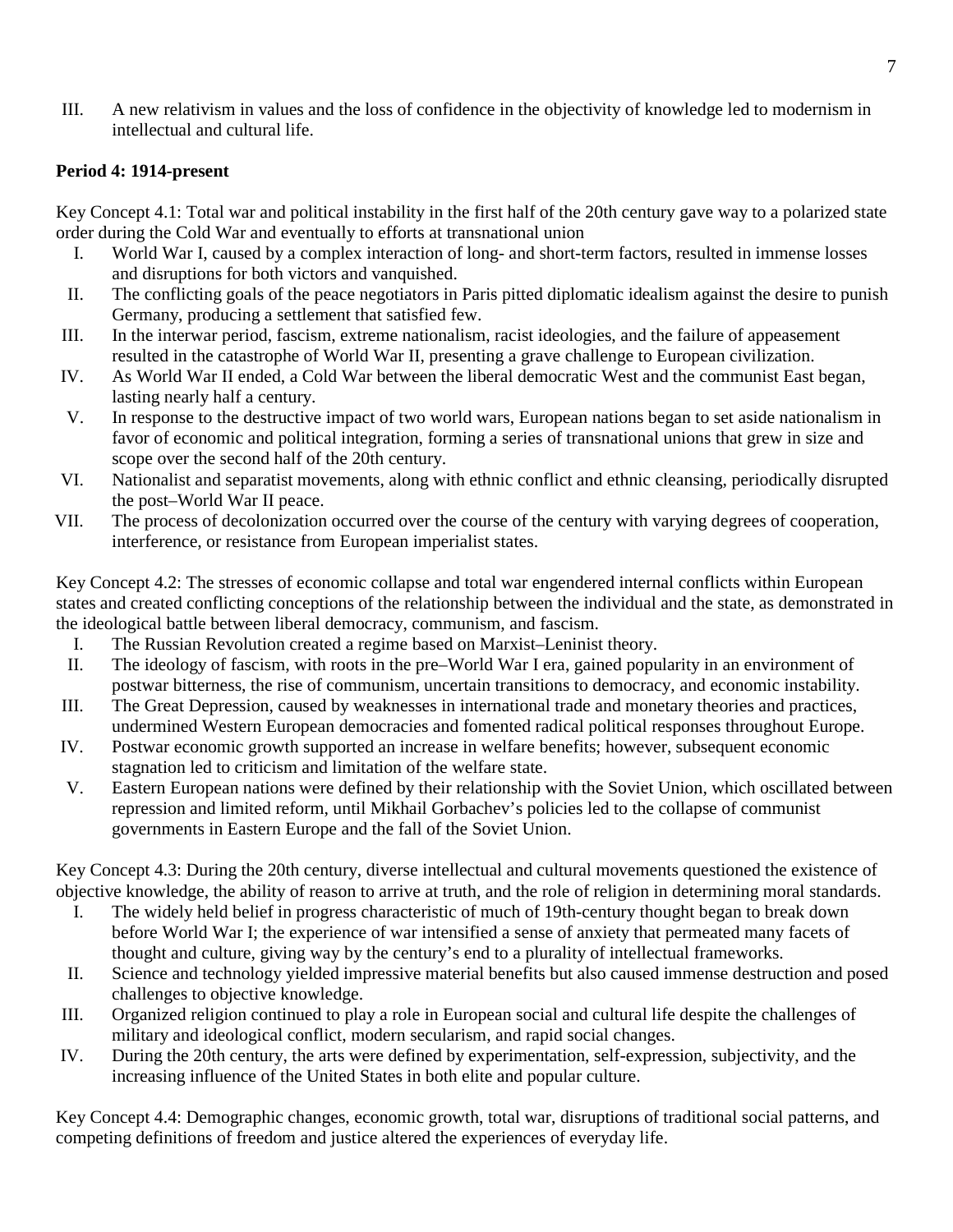- I. The 20th century was characterized by large-scale suffering brought on by warfare and genocide as well as tremendous improvements in the standard of living.
- II. The lives of women were defined by family and work responsibilities, economic changes, and feminism.
- III. New voices gained prominence in political, intellectual, and social discourse.

# **Essay Writing**

Throughout the course students will participate in weekly writing workshops with special focus on structure of the AP European History essays. All essays should include the following:

# **Introductory Paragraph—3 to 4 sentences, ending with thesis statement**

*Thesis Statement-what does it need to include?* 

- time period
- region(s)
- the answer to the prompt

# **Organization of Body Paragraphs—**

- Topic Sentence—this can be general since the thesis contains specificity
- General Assertion—identifies one aspect of thesis (i.e. a change, difference, cause, etc.)
- Support/evidence/examples—Be specific!
- Analysis-explain cause and/or effect
- General Assertion—identifies one aspect of thesis (i.e. a change, difference, cause, etc.)
- Support/evidence/examples—Be specific!
- Analysis-explain cause and/or effect
- Repeat format as necessary
- Concluding Sentence

# **Concluding Paragraph**

- 3-4 sentences
- Start by restating (a rephrased) thesis in its entirety

Essay writing workshops will include group discussion utilizing example essay, self evaluation, and peer evaluation

# **A Final Note**

As the instructor, Mr. Geoffrion reserves the right to alter this syllabus to best meet the needs of the course, its students, and the demands of the schedule. In some cases this can mean additional assignments. Indeed, some of the assignments students have found most helpful began as ideas in the middle of the school year and were immediately implemented.